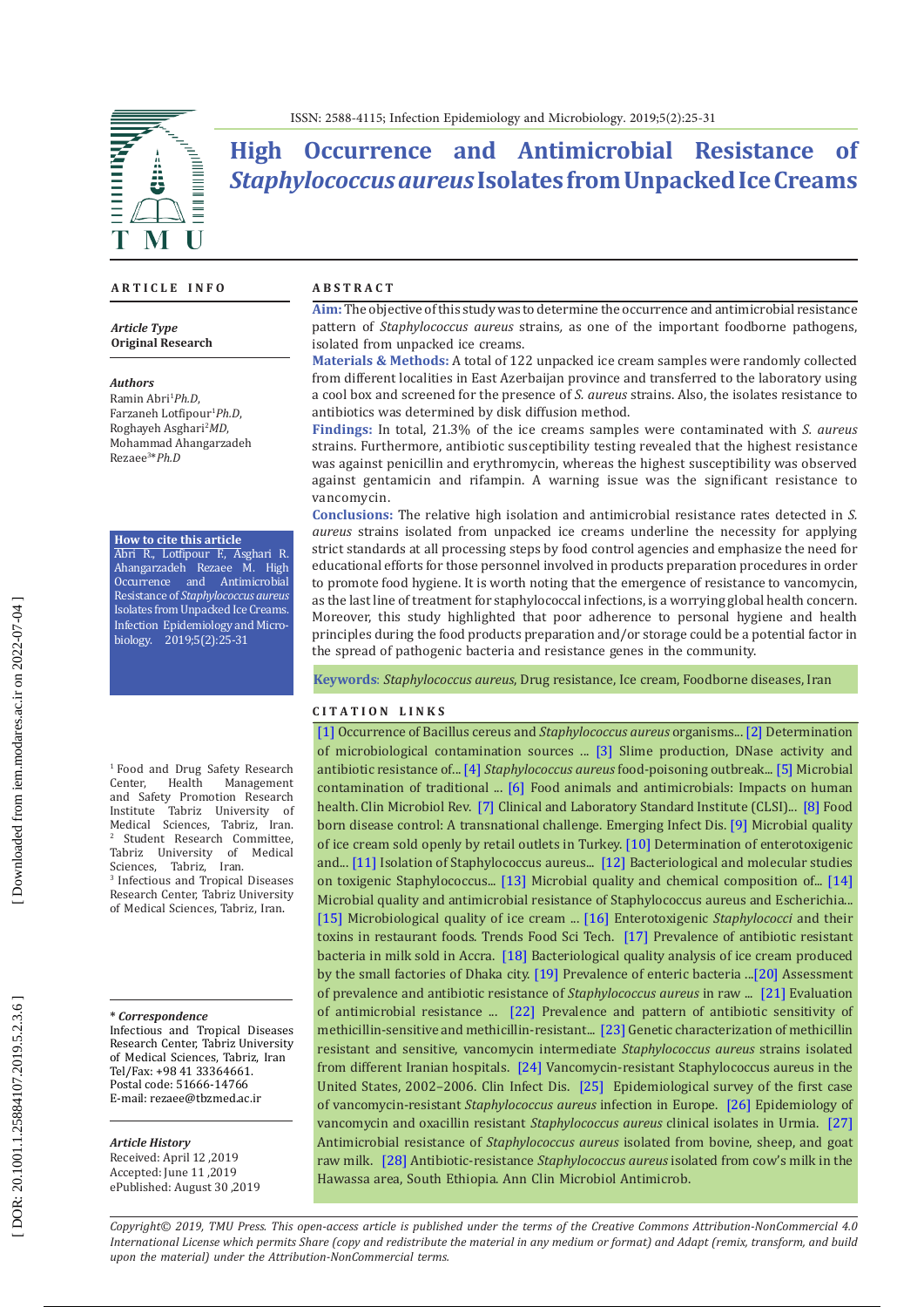### **Introduction**

Ice cream is a nutritious dairy product<br>consumed by different age groups. consumed by particularly children, during summer time [1]. This frozen dairy product is a good medium for microbial growth, which can transfer infections and threat humans' health due to its nutrient content, neutral pH (6-7), and long-time storage [2]. *Staphylococcus aureus* is among the most common foodborne pathogenic bacteria due to its capability of producing heat-stable enterotoxins. *S. aureus* is considered as the commensal of skin and mucous membranes of animals and humans. Generally, about 20-30% of healthy people in the community carry *S. aureus* in their nasopharynx, which can cause infection if the opportunity is provided. Food poisoning caused by *S. aureus* is characterized with sudden onset of nausea, vomiting, abdominal cramps, diarrhea, and even hospitalization in immunocompromised individuals such as children, elderly, pregnant women, patients with cancer, and etc  $[3-4]$ . Ice cream may be contaminated with *S. aureus* through different ways; the risk of such contaminations is rather high in traditional ice creams due to the use of unpasteurized milk, flavors, and contaminated additives. On the other hand, since such products are distributed manually in scoops and sold in open containers with no hygienic packaging, the consequent probability of these foods contamination by pathogenic and spoilage bacteria increases<sup>[5]</sup>. In addition, increased bacterial resistance to different antibiotics is today a worrying global concern in health sectors and a great threat for public health. In addition to discriminative use of antibiotics for therapeutic purposes, nontherapeutic applications of antibiotics as an additive to the poultry and livestock food, not only indirectly transfer antibiotics to humans through the food chain but also are considered as another reason for the

emergence of antibiotic-resistant bacteria [6]. Hence, paying attention to the food health promotion is of great importance in order to reduce the contamination and to inhibit the increasing trend of antibiotic-resistance in microorganisms.

**Objectives:** The current study aimed to evaluate the occurrence and antibioticresistance pattern of *S. aureus* strains isolated from Iranian traditional ice cream samples in East Azerbaijan province, Iran.

### **Materials and Methods**

**Sample collection**: The current descriptive cross sectional study was conducted during spring and summer in 2017 in East Azerbaijan province, Iran. A total of 122 traditional ice cream samples were collected from different regions of the province and transferred to the microbiology laboratory of local food and drug organization and evaluated based on the following instructions compiled in this filed by Iranian National Standards Organization.

**Microbiological analyses**: A total of 10 g ice cream was diluted with 90 mL of Ringer serum; then a 10-mL of 1:10 dilution was inoculated into the selective enrichment Giolitti Cantoni broth (Merck, Germany) and incubated at 37°C for 24-48 hrs. Then a loopful of culture was streaked on a Baird Parker agar plate (Merck; Germany) and incubated at 37°C. The suspicious colonies appeared round, black, and glossy with a tiny clear halo were Gram stained. The results of biochemical tests such as positive catalase, positive coagulase, and the presence of yellow colonies with yellow zones on mannitol salt agar were considered to differentiate *S. aureus* strains from other *Staphylococci* species.

**Antibiotic susceptibility testing**: susceptibility testing was performed against gentamicin, erythromycin, penicillin, rifampin,

Downloaded from iem.modares.ac.ir on 2022-07-04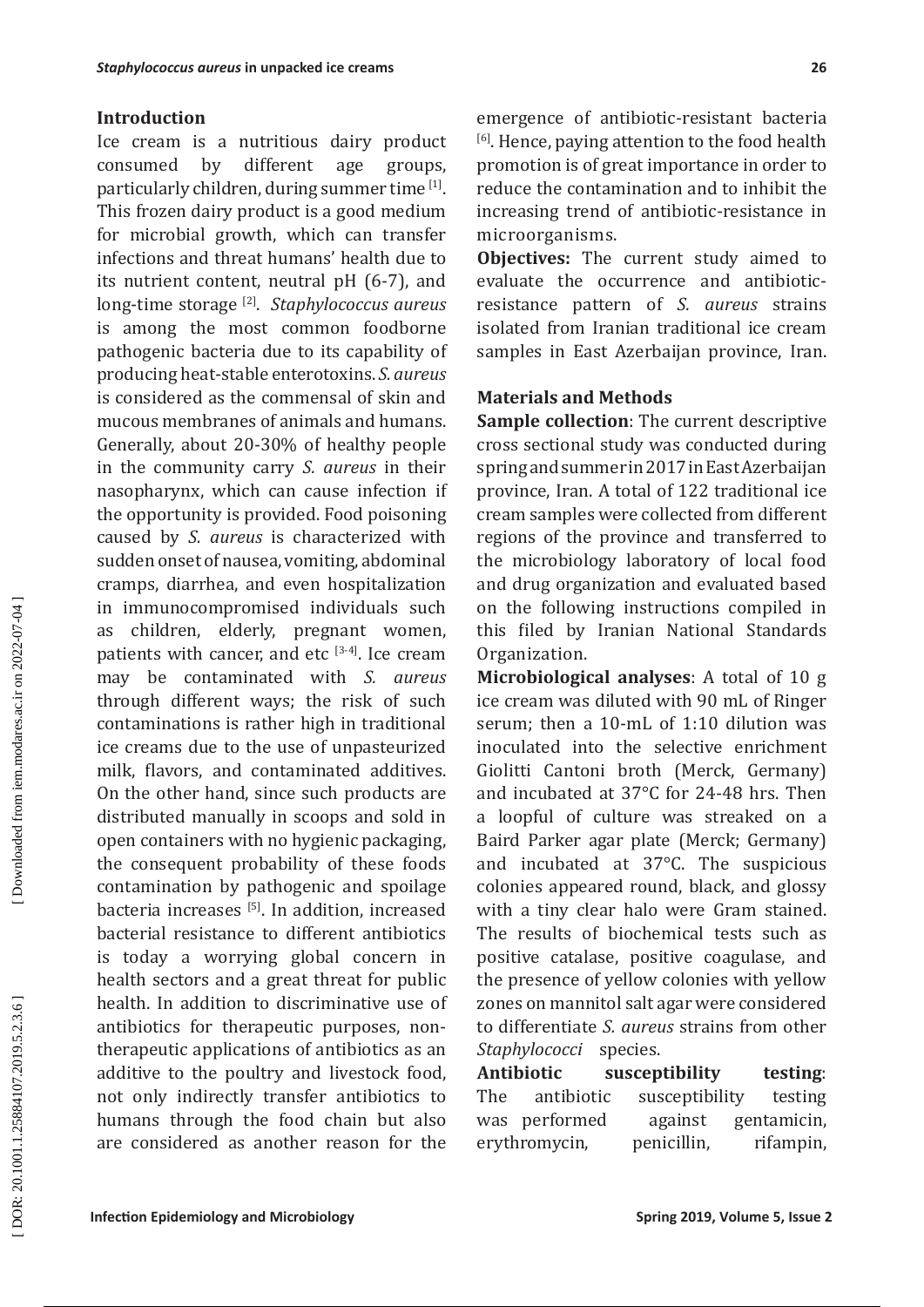tetracycline, and vancomycin for all the bacterial isolates using the standard disc diffusion method according to the Clinical & Laboratory Standards Institute (CLSI) guidelines [7]. Briefly, a standard inoculum of each isolate adjusted to 0.5 McFarland was swabbed on Muller-Hinton agar (Merck; Germany), then antibiotic discs were dispensed after drying the plate and incubated at 37°C for 24 hrs.

**Reference strain**: The reference strain of *S. aureus* ATCC 25923 was used for quality control.

### **Findings**

In the current study, a total of 122 traditional ice cream samples were collected, of which 26 (21.3%) samples were identified to be contaminated with *S. aureus* strains. The isolates antimicrobial susceptibility testing results showed the highest resistance to penicillin (100%), followed by erythromycin (87.5%), and tetracycline (75%). Surprisingly, 12.5% of the *S. aureus* strains isolated in the current study were resistant to vancomycin. Furthermore, 100% of the isolates were fully susceptible to gentamicin and rifampin.

### **Discussion**

Foodborne infectious diseases have been recently raised as a public health concern and as a significant cause of mortality due to the globalization of political economy in the late 20th century and the increased migrations and travels among different communities  $^{[8]}$ . *S. aureus* is one of the most common causes of foodborne illnesses.

In addition, antibiotic resistance is one the most critical problems of World Health Organization (WHO) and considered as the main challenge of the current century, which severely threatens humans' lives.<br>Discriminative use of antibiotics for Discriminative use of antibiotics for therapeutic purposes along with nontherapeutic applications of them as growth factor and stimulus in livestock and poultry industries are considered as one of the main causes of increased antibiotic resistance and their transmission to humans through food chain<sup>[6]</sup>.

The aforementioned issues highlighted the importance of evaluating microbial contamination of food products and the antibiotic resistance patterns of the isolated bacteria. The present study aimed to evaluate the occurrence of *S. aureus* strains, as the main cause of food poisoning, in traditional ice cream samples and to identify its antibiotic resistance pattern. The importance of the current study is doubled due to the high consumption of ice cream among children as the high-risk group, and due to the fact that such products are usually sold unpackaged at retail outlets with high bare-hand contact, increasing the risk of contamination and transferring antibiotic resistant bacteria through these products to humans [9].

The present study results revealed the high staphylococcal contamination levels of traditional ice creams in the area under study; however, limited studies have been conducted on bulk ice cream in some parts of the world. In a similar study carried out by Gujukoglu et al. (2013), the prevalence of *S. aureus* strains was reported 23% in traditional ice creams [10]. Gundogan et al. (2006), isolated *S. aureus* strains from 26.6% of traditional ice cream samples [3]. In a study by Samir et al. (2018) in Egypt, *S. aureus* strains were isolated from 22% of ice cream samples through conventional phenotypic methods and from 15% of samples according to the PCR technique [11]. Their result was in agreement with another study result in the same country [12]. In another study conducted by Shahbazi et al. [13], 50 traditional ice cream samples were tested, of which 22.5% were contaminated with *S. aureus* strains. The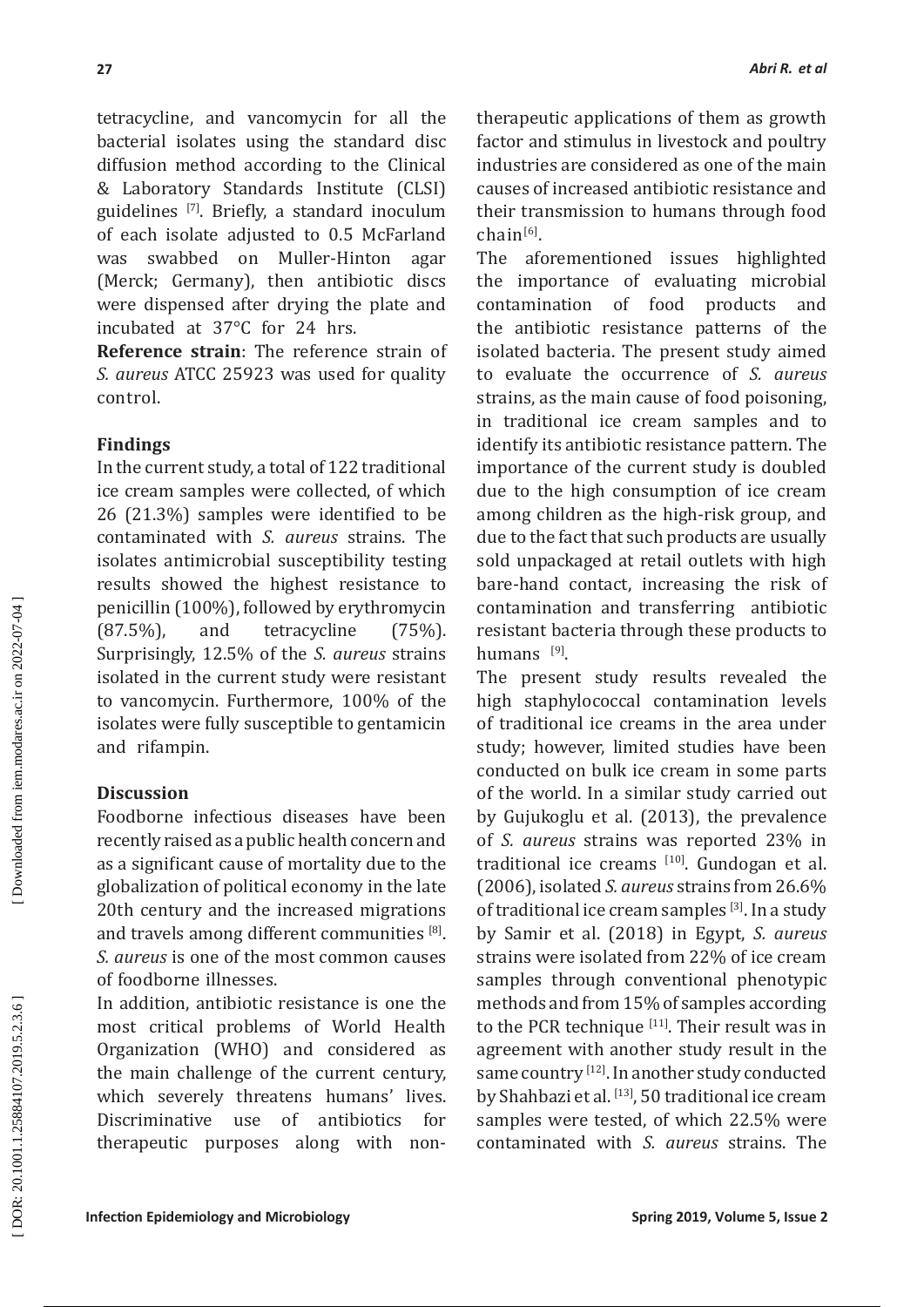aforementioned studies results were in line with those of the current study. In the other studies by Ghadimi et al. (2017)<sup>[14]</sup>, Ahmed et al.  $(2009)$  <sup>[15]</sup>, and Anvarinejad et al. (2013) [5], the prevalence of *S. aureus* strains in traditional ice creams was reported as 50, 45, and 41.8%, respectively, indicating that contamination rates reported in these studies were higher than those reported in the current study. Generally, different studies results indicated the high prevalence of *S. aureus* strains in traditional ice creams. Since these bacteria are a part of normal flora in nasopharynx and nasal cavity of many people, they can be directly transferred to other people through contaminated skin injuries as well as coughing and sneezing [16]. Hence, poor adherence to personal hygiene principles by workers and lack of using gloves and masks during the production and selling procedures result in the transmission of these pathogens to humans. In addition, *S. aureus* is capable of transmitting through contaminated water, soil, air, and dusts [17]. On the other hand, milk and dairy products such as ice cream are nutritionally rich and ideal environments for the growth and proliferation of pathogenic bacteria, which may even cause spoilage in these products; therefore, the risks of contamination of dairy products provided from the milk of cows with mastitis by *S. aureus* strains and transferring the pathogens to humans are very high [18-19]. These results underline the necessity for applying strict standards at all processing steps by food control agencies and emphasize the need for educational efforts for those personnel involved in products preparation procedures in order to promote food hygiene.

All the bacteria isolated in the current study were resistant to penicillin; in addition, 87.5, 75, and 12.5% of the isolated strains were resistant to erythromycin, tetracycline, and vancomycin, respectively. Although the

prevalence of antibiotics resistance evaluated in the current study was significantly problematic, the emergence of *Staphylococci* with moderate or complete resistance to vancomycin is an alarming and worrisome problem. Since vancomycin is among the few last-line antibiotics administered to treat Gram-positive infections, transmission of resistance genes from such resistant species to clinical ones may cause devastating health consequences. In addition, all the isolated *S. aureus* strains in the current study were sensitive to gentamicin and rifampin. In a study by Dehghani et al. (2016) on the prevalence and antibiotic-resistance pattern of *S. aureus* strains isolated from raw and pasteurized milk samples in Sari, Iran, all the isolated *S. aureus* strains were sensitive to vancomycin, gentamicin, and cotrimoxazole  $[20]$ . Also, another study by Gundogan et al. (2006), showed that all the isolated *S. aureus* strains were sensitive to vancomycin, while there was high resistance to penicillin and methicillin [3]. In a study by Ghadimi et al. (2017) on traditional ice cream samples, 82.5 and 45.6% of the isolated *S. aureus* strains were resistant to penicillin and erythromycin, respectively, while 79, 100, and 100% were sensitive to rifampin, gentamicin, and ciprofloxacin, respectively [14]. The aforementioned studies results were consistent with those of the current study; similar studies on clinical samples also reported similar results. A study by Ragbelti et al. (2016), indicated high sensitivity to gentamicin and rifampin, while resistant to penicillin was reported in 100% of the clinically isolated *S. aureus* strains [21]. In a study by Alborzi et al. (2000), all of the isolated strains were sensitive to vancomycin and rifampin [22]. In another study by Havaei et al. (2012), reduced sensitivity to vancomycin was reported in 97% of *S. aureus* clinical strains isolated from different patients<sup>[23]</sup>. Although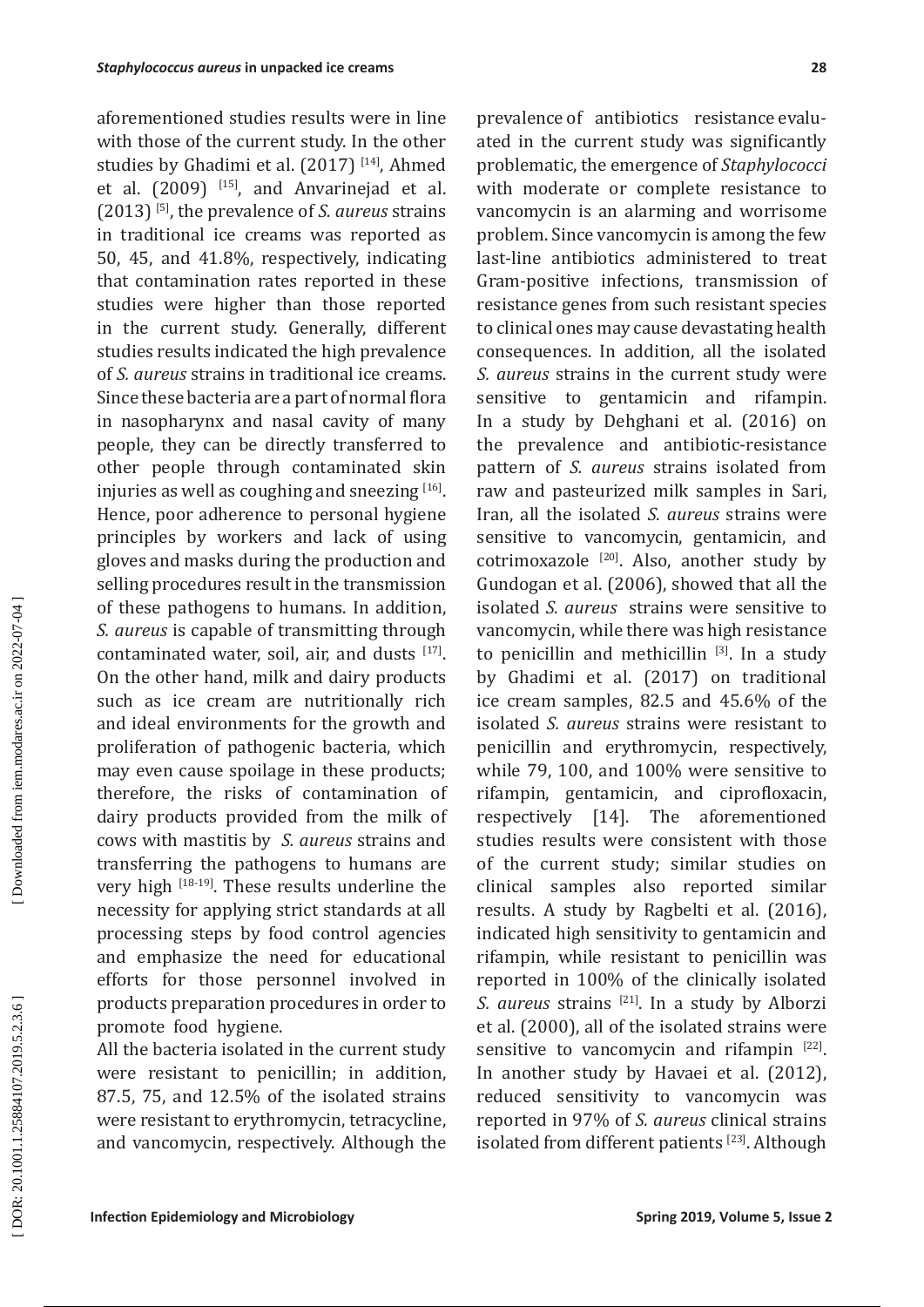the evaluations and comparisons showed a great consistency between the current study and previous studies results, but unlike the previous studies, the current research indicated the emergence of resistance to vancomycin in 12.5% of the isolated *S. aureus* strains. Vancomycin-resistant *S. aureus* was first reported in 2002 in the USA<sup>[24]</sup>, followed by different studies from all around the world, including Iran, reporting the increase in the number of *S. aureus* strains or other Gram-positive bacteria with moderate to complete resistance to vancomycin [25, 26]. Therefore, since vancomycin is the last-line antibiotic administered for methicillinresistant *S. aureus* associated infections, the isolation of *Staphylococci* with complete or even moderate resistance to this antibiotic is a serious alarm for probable failure in the treatment of *S. aureus* infections because in the case of outbreaks, this fact may be a great threat for global health. Another critical point in the current study was *S. aureus* strains high sensitivity to gentamicin and rifampin, which are among those antibiotics not commonly used or less used in veterinary<br>for therapeutic and non-therapeutic for therapeutic and non-therapeutic purposes [27-28]; whereas a high resistance was observed against antibiotics such as penicillin, erythromycin, and tetracycline, which have high applications for therapeutic and non-therapeutic purposes in veterinary.

### **Conclusion**

Evaluation of the current study and other similar studies findings suggest that the food chain is probability the main route of transferring such bacteria from the environment and animals to humans'<br>gastrointestinal system. Unfortunately, gastrointestinal despite the high consumption of antibiotics in veterinary, lack of adequate monitoring on the proper administration of such medicines in this sector as well as non-therapeutic use of them as growth stimulus resulted in the increased antibiotic resistance as a global dilemma. To overcome this dilemma, the cooperation of veterinary and health sectors seems necessary; in addition, ignoring the significant role of Iran Veterinary Organization and other organizations active in the food health have undesirable and irreversible outcomes on microbial resistance and finally on the public health. Hence, in order to promote public health,<br>the contributing organizations should the contributing organizations cooperate.

**Acknowledgements:** The authors wish to thank the Tabriz Food and Drug<br>Administration for providing facilities. providing facilities. **Ethical Permissions:** No ethical permission was stated by the authors.

**Conflict of Interests:** Authors have no conflict of interest.<br>Authors' Contribu

**Contribution:** Ramin Abri performed the experiments and wrote the manuscript; Farzaneh Lotfipour was an instructor in the project; Roghayeh Asghari collected the samples; Mohammad Ahangarzadeh Rezaee designed the study and revised the manuscript.

**Fundings:** This study was not financially supported.

## **References**

1. Hussein M, Sadek O, El Taher S. occurrence of Bacillus cereus and Staphylococcus aureus organisms in some dairy desserts. Assiut Vet Med J. 2015;61(145):160-5.

2. Kanbakan U, Con A, Ayar A. Determination of microbiological contamination sources during ice cream production in Denizli, Turkey. Food Control. 2004;15(6):463-70. 3. Gündoğan N, Citak S, Turan E. Slime production, DNase activity and antibiotic resistance of Staphylococcus aureus isolated from raw milk, pasteurised milk and ice cream samples. Food Control. 2006;17(5):389-92. 4. Fetsch A, Contzen M, Hartelt K, Kleiser

*Abri R. et al*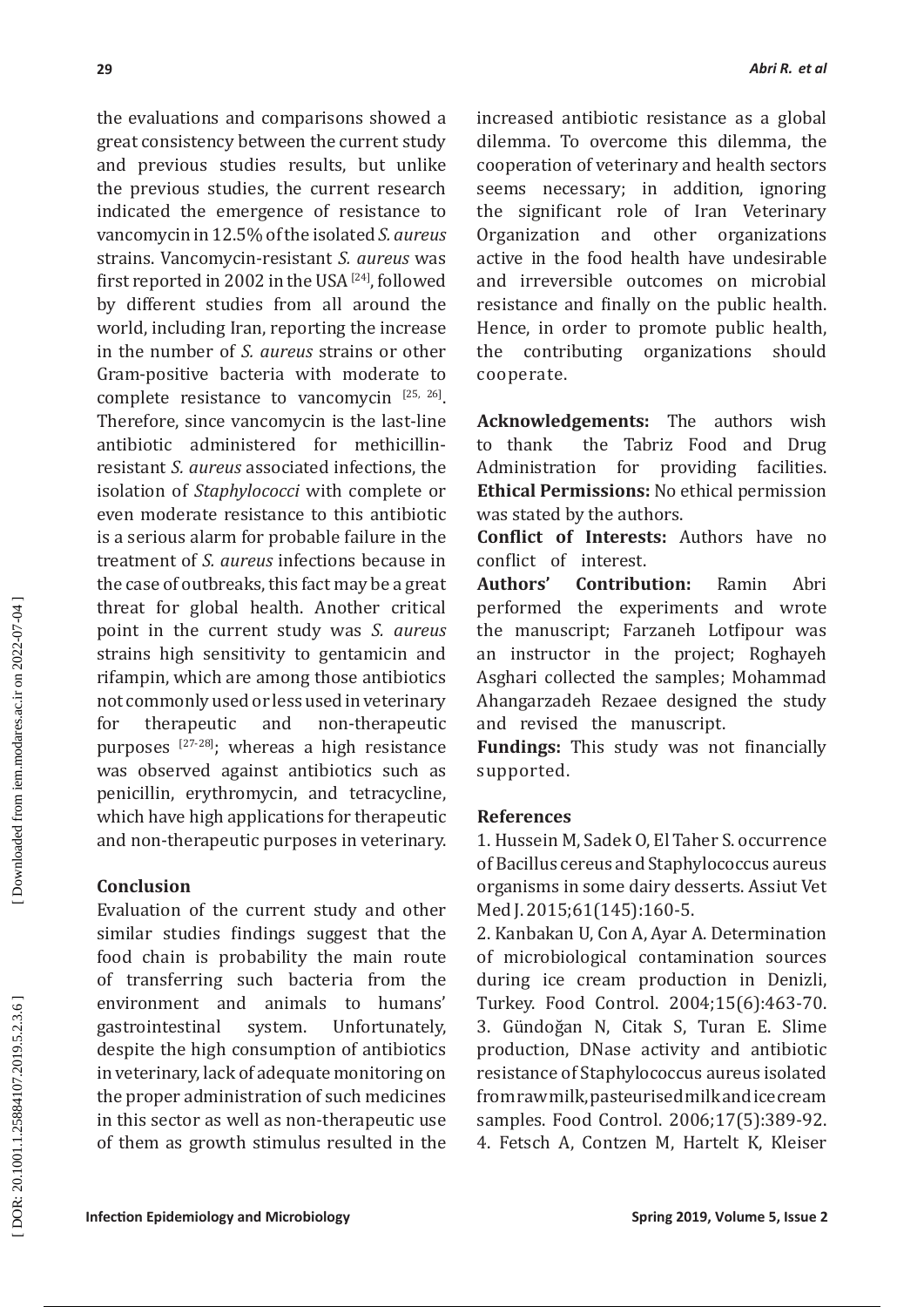A, Maassen S, Rau J, et al. Staphylococcus aureus food-poisoning outbreak associated with the consumption of ice-cream. Int J Food Microbiol. 2014;187:1-6.

5. Anvarinejad M, Mirzaei H. Microbial contamination of traditional ice-creams produced and marketed in maragheh during 2012. J Food Hyg. 2013;3(1):75-82.

6. Marshall BM, Levy SB. Food animals and antimicrobials: Impacts on human health. Clin Microbiol Rev. 2011;24(4):718-33.

7. Clinical and Laboratory Standard Institute (CLSI). M100-S24: Performance standard for antimicrobial susceptibility testing. CLSI; 2014, 34.

8. Käferstein FK, Motarjemi Y, Bettcher D. Foodborne disease control: A transnational challenge. Emerging Infect Dis. 1997;3(4):503.

9. Yaman H, Elmali M, Ulukanli Z, Tuzcu M, Genctav K. Microbial quality of ice cream sold openly by retail outlets in Turkey. Rev Med Vet. 2006;157(10):457.

10. Gucukoglu A, Cadirci O, Terzi G, Kevenk TO, Alisarli M. Determination of enterotoxigenic and methicillin resistant Staphylococcus aureus in ice cream. J Food Sci. 2013;78(5):M738-41.

11. Samir H, Younis W, Sultan S, Abd El-Azeem M. Isolation of Staphylococcus aureus from ice-cream samples. J Vet Ani Res. 2018;1:204.

12. El Tawab AAA, Ammar AM, El-Hofy FI, Aideia HA, Hammad EA. Bacteriological and molecular studies on toxigenic Staphylococcus aureus in milk and some milk products. Benha Vet Med J. 2016;31(2):202-9.

13. Shahbazi Y, Emarat AG, Ebrahimi F. Microbial quality and chemical composition of traditional ice cream collected from Kermanshah province, Iran. Res Opin Anim Vet Sci. 2015;5(5):237-41.

14. Ghadimi S, Heshmati A, Shafa MA, Nooshkam M. Microbial quality and antimicrobial resistance of Staphylococcus aureus and Escherichia coli Isolated from traditional ice cream in Hamadan city, West of Iran. Avicenna J Clin Microb Infect. 2017;4(1):e39781.

15. Ahmed K, Hussain A, Imran QM, Hussain W. Microbiological quality of ice cream sold in Gilgit town. Pak J Nutr. 2009;8(9):1397- 400.

16. Soriano JM, Font G, Molto JC, Manes J. Enterotoxigenic staphylococci and their toxins in restaurant foods. Trends Food Sci Tech. 2002;13(2):60-7.

17.Mahami T, Odonkor S, Yaro M, Adu-Gyamfi A. Prevalence of antibiotic resistant bacteria in milk sold in Accra. Int Res J Microbiol. 2011;2(4):126-32.

18.Mokbul M, Islam T, Alim SR. Bacteriological quality analysis of ice cream produced by the small factories of Dhaka city. Int J Health Sci Res. 2016;6(12):235-40.

19. Mohammed G, El-ghiaty HA, Riad E. Prevalence of enteric bacteria producing toxins in ice cream and kareish cheese in Port Said city markets. Assiut Vet Med J. 2013;59:16-21.

20. Dehghani M, Akbarpour B, Salari M, Poursheykhani A, Rasoulzadeh H. Assessment of prevalence and antibiotic resistance of Staphylococcus aureus in raw and pasteurized milks of Sari city in the summer of 2014. Iran J Health Enviro. 2016;9(2):147-54.

21. Rağbetli C, Parlak M, Bayram Y, Guducuoglu H, Ceylan N. Evaluation of antimicrobial resistance in Staphylococcus aureus isolates by years. Interdiscip Perspect Infect Dis. 2016;2016(2):1-4.

22. Alborzi A, Pourabbas B, Salehi H, Pourabbas B, Panjeh SM. Prevalence and pattern of antibiotic sensitivity of methicillin-sensitive and methicillinresistant Staphylococcus aureus in Shiraz-Iran. Iran J Med Sci. 2000;25(1-2):1-8. 23. Havaei SA, Azimian A, Fazeli H, Naderi M, Ghazvini K, Samiee SM, et al. Genetic